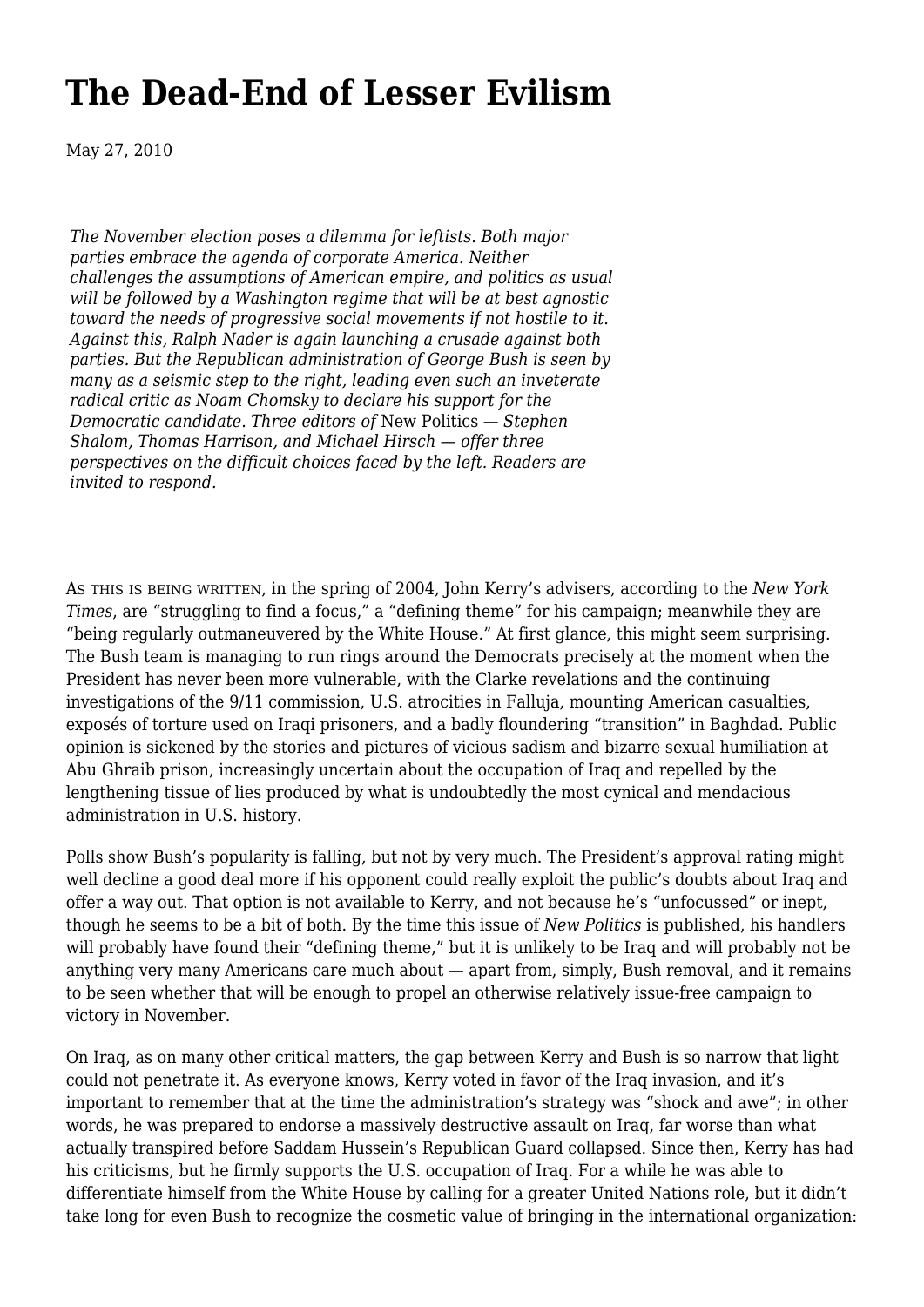nothing like a coat of multilateral makeup to soften the brute visage of U.S. imperial domination.

#### **Bush Lite**

ON MARCH 15, 2004, *The Nation* editorialized: "Ralph Nader got a lot of things right" when he appeared on "Meet the Press" to say that the election of 2000 had been stolen, called Bush a "giant corporation in the White House masquerading as a human being" and called for the impeachment of the President over his lies about Iraq. "But," the editors continue, "he got the important thing wrong when he announced he would run for President." Meaning, apparently, it's great to speak the truth as long as you don't run for president, as long as you don't use the highly visible platform that a presidential campaign affords to broadcast these truths and use them to educate public opinion. It must be extremely embarrassing for *The Nation* and other liberal Kerry supporters that their candidate is *incapable* of speaking those truths — not because he's a shameless liar like Bush and his gang, but simply because he is as much a part of the Establishment as they.

Kerry can be expected to take a few rhetorical swipes at the corporations and the rich, but this is just for the benefit of the riffraff; he and his wife are two of the fattest of fat cats, his campaign depends on the largesse of corporations and wealthy individuals and he has a long record in the Senate of servicing some of Massachusetts' most powerful businesses. But there's no reason to put it in terms of venality; Kerry is no cynical lackey. He *believes* in the fundamental rightness and necessity of corporate power and a government whose first priority is to serve corporate interests. Equality, an end to poverty, a decent standard of living and economic security for all — these are utterly utopian, and the only possible answer to the malcontents and political innocents who dream of a different, a better world is Margaret Thatcher's famous taunt: "There Is No Alternative."

On some level he knows, of course, that Election 2000 was stolen by the Republicans; he might, therefore, even allow himself to consider that smirking, strutting, dimwitted baboon in the White House to be the usurper that he is. But just as Gore and Clinton acted like "statesmen" and counseled quiescence four years ago, Kerry will never publicly question this creature's legitimacy. Nor will he countenance talk of impeaching this proven liar, whose crimes — deceiving Congress and the public in order to win support for a bloody war and occupation that might otherwise have been prevented — surely outweigh lying under oath about a blowjob. No, Kerry's first loyalty is to the system; its stability matters far more to him than mere partisan advantage.

In an "Open Letter to Ralph Nader" (Feb. 16, 2004), *The Nation* rashly predicted: "The odds of this becoming a race between Bush and Bush Lite are almost nil." Famous last words. Whether one calls him Bush Lite or a "kinder and gentler Bush," that is exactly what Kerry has turned out to be. And he more closely resembles the real thing with each passing day.

#### **A Poverty of Expectations**

THE PROBLEM IS FAR GREATER than Bush and his coterie. Progressives need a strategy for fighting and defeating not just Bush, but the policies he stands for: imperialism and war, greed run amuck, uncontrolled corporate pillage, a new garrison state at home, and neoliberalism abroad. It makes no sense to support a milder version of the same thing. Even in the limited areas where Democrats differ significantly from Republicans, they tend to cave in over and over again; it never works the other way around. So the political center, and therefore the whole political spectrum, moves steadily right — and this will continue at a faster or slower rate as long as no principled, radical alternative to the Democrats emerges to their left.

In the absence of a serious progressive third party, there is no countervailing pull on this center. In the current electoral campaign the left is so desperately committed to "Anyone But Bush" that it has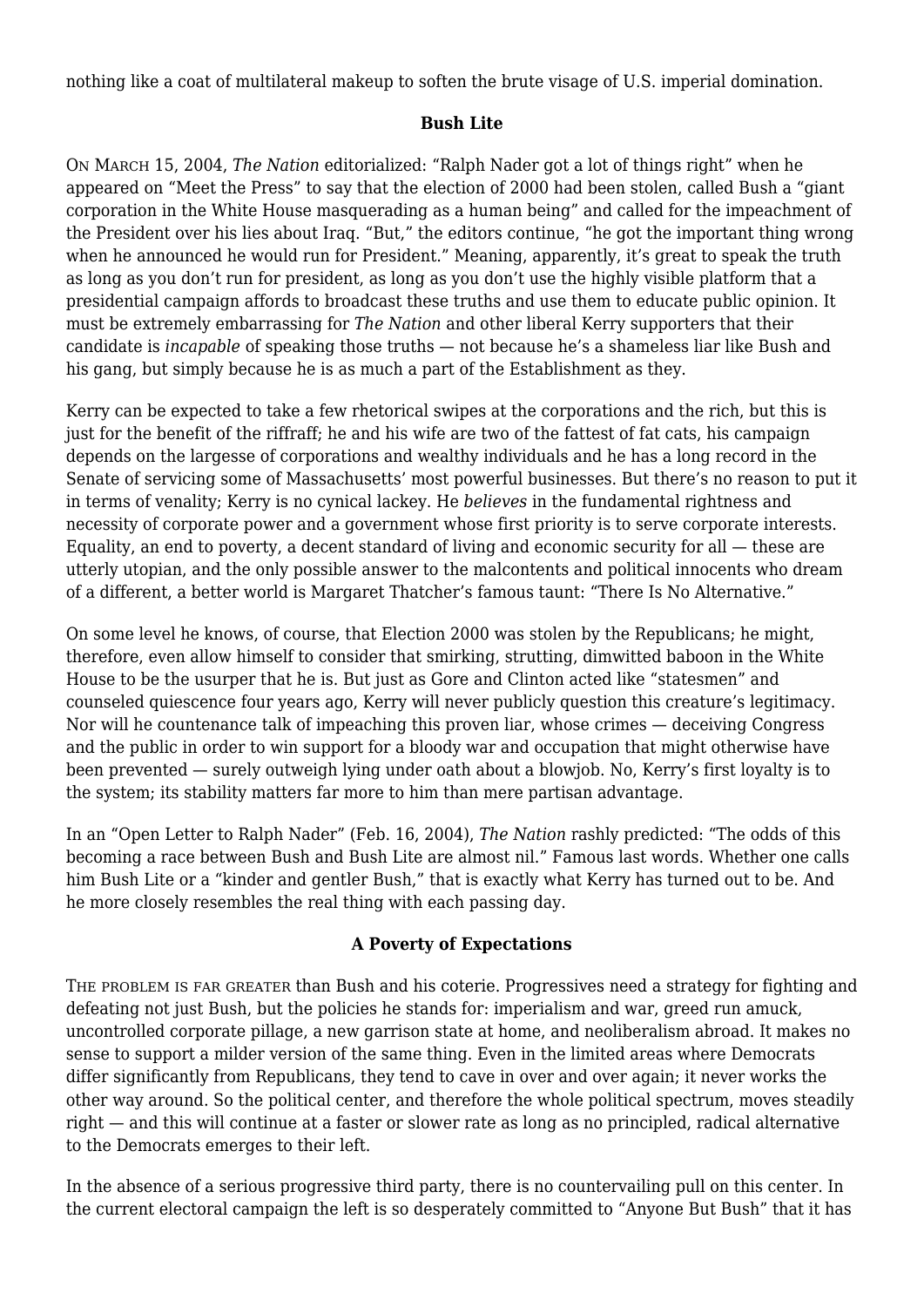virtually no programmatic expectations. Apart from a few wistful platitudes in the liberal magazines, nothing is asked of Kerry, except that he win, please, and very little is expected of him if he does. No liberal in his right mind thinks that a Kerry presidency would reduce the military budget, advocate universal health care, put pressure on Israel to withdraw from the Occupied Territories, cut back the country's overseas empire of troops and bases, or pull U.S. forces out of Iraq any time soon.

Most liberals, if they are honest, are quite frank about all this. No, they do not expect any reforms from Kerry, any new initiatives to address the problems of empire, militarism, poverty and joblessness, starved social programs, millions without medical insurance, and so on. All they want, all they expect, is that Kerry will "hold the line" (on existing rights such as abortion, and social entitlement programs), and that he will "keep things from getting worse." That's their Maximum Program.

But trying to stand pat will only ensure that things will get worse. The idea that a sort of stalemate, a holding operation, can be achieved, is the worst kind of illusion. Under Clinton, as under Bush, dismantling the welfare state, deregulation, the erosion of civil liberties and abortion rights, widening of the income gap, the growth of unaccountable corporate power, increasing military interventions and arrogant superpower triumphalism proceeded apace. This drift will continue under Kerry, if only at a somewhat slower speed.

We need to change direction. But as long as the creation of an independent progressive party is postponed, rightward drift cannot be halted, much less reversed. The general political climate will become more and more congenial to the most extreme varieties of reaction and even neofascism, and therefore more and more dangerous. This is true *whether or not Kerry is elected*.

### **Graveyard of the Left**

JOHN KERRY IS VERY MUCH in the New Democratic mold, with a few liberal touches added on because of his Massachusetts provenance. While far from the worst, he is nonetheless a fair specimen of the degeneration of the Democratic Party.

Much nonsense is written about the Democratic Party's "progressive soul," but the truth is that the Democrats have always been, in Kevin Phillips' words, "the world's second most enthusiastic capitalist party." The only reason they have been somewhat less openly enthusiastic about this commitment than the Republicans is that since the era of Franklin Roosevelt the Democratic Party has relied on a mass constituency of capitalism's chief victims: workers, the poor and racial minorities. The need to appease them has molded the party into a vehicle that attracts a fair number of politicians who have some qualms about the system — although most of these doubters learn quickly that too many qualms can make it difficult to raise campaign money or ingratiate themselves to party leaders and powerful committee chairmen.

Democrats have long specialized in co-opting and taming potentially radical social movements, and thus preventing a left opposition from developing. This is not a plot; it just comes naturally to liberals who are committed Democrats. But the conservatism of the Clinton years weakened the party's ability to perform this function. Nader's popularity in 2000, which was not at all adequately reflected in his vote, revealed the Democrat's vulnerability on their left. The Kucinich and Dean campaigns were a response to this perceived weakness. A genuine liberal populist[1] (as well as a slightly wacky New Ager), Dennis Kucinich told the *Cleveland Plain Dealer*: "The Democratic Party created third parties by running in the middle. What I'm trying to do is go back to the big tent so that everyone who felt alienated could come back through my candidacy." Third parties must be prevented. And Howard Dean, whose liberal credentials are questionable at best, nonetheless succeeded, by attacking Bush's Iraq policies and calling on the Democrats to stop acting like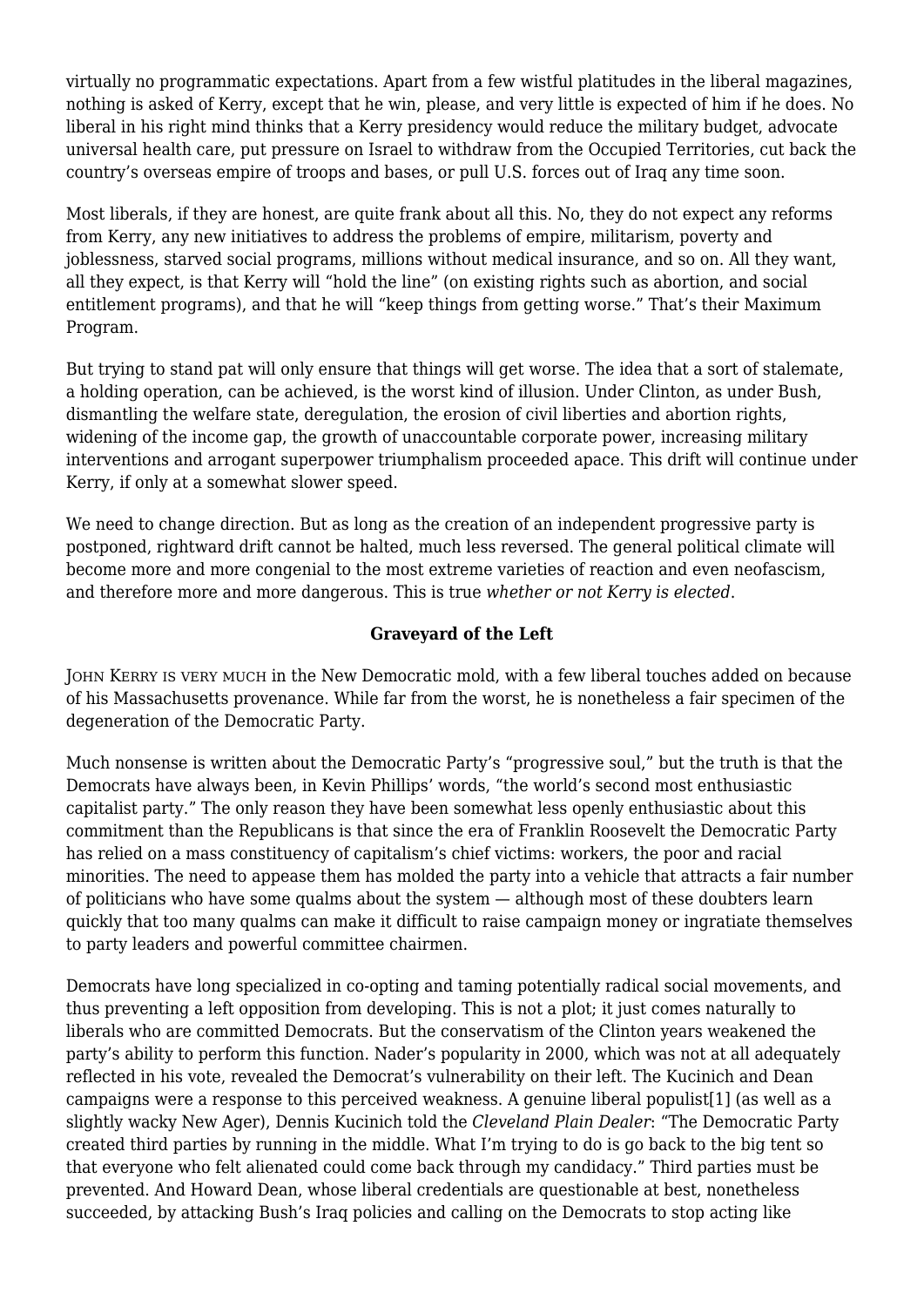Republicans, in drawing masses of young antiwar activists into the Democratic fold — thus preparing them to take the next compromising step of falling behind the pro-war, pro- occupation Kerry campaign once the Dean bubble had burst.

The main reason why Kucinich did so badly in the primaries, and the reason that Dean collapsed so quickly and utterly, is that the fear of Bush drove primary voters to avoid or drop and candidate that seemed "unelectable." This year the politicians, fundraisers and corporate big shots who control the Democratic Party did not really have any use for a liberal pied piper to lead the disgruntled millions back into their "big tent." Even a John Kerry will do.

By performing this role, Democrats, including liberal Democrats, now and in the past, have helped make the United States the most politically monolithic, conservative and crudely pro-capitalist of all the world's industrial democracies. Nowhere are the putative virtues of the "free enterprise" system less questioned and radical change more feared even by those who would benefit most from it. This society is a medium in which rightwing extremism can flourish — and succeed — as nowhere else, mainly because it encounters almost no resistance. The Democrats either half agree with the right or else capitulate on the convenient assumption that it is too popular to resist. The natural constituents of a fighting left are muted and hobbled by their thralldom to the Democrats, or else driven into apathy and abstention from politics. The ultimate irony, then, is that the Democrats' most important accomplishment is to make America safe for the Republicans and the right.

There was a time when the Democrats' efforts to shore up the system in times of crisis, as in the 1930s and 1960s, produced significant benefits for working people, African Americans and others. Tenuous but real relationships were forged with the labor and civil rights movements — again, relationships meant to "manage" these movements and keep them from challenging the system from the outside — that brought genuine progress through state intervention. This progress, however, was far less than might have been achieved had the Democrats not succeeded in thwarting, say, a labor or social-democratic party. Instead of miserably inadequate Social Security checks, retired Americans might be receiving decent government pensions. We might long have had universal health insurance and free higher education like Canada and Western Europe. In any case, the sort of "fighting liberalism" that could be found (along with rabid Southern racism) within the Democratic Party in its heroic periods, if one can call them that, is pretty much extinct. As is well known, few Democrats would accept the liberal label today — maybe a couple of dozen in Congress — and the vast majority dread it like poison.

New Democrats like Kerry may be more liberal on cultural and social issues (tolerance for racial and sexual minorities, respect for women's rights) than their predecessors, but they are qualitatively worse on corporate regulation, jobs, health care, welfare and a host of other matters that deeply affect our lives. They agree with Republicans that large-scale social programs are futile and that global hegemony for the U.S. military and U.S. corporations is essential. At their best they've been the Republicans' timid accomplices. And it's important to realize that they are *accomplices*, not just cowards who fold under the slightest pressure. The New Democrats, as well as quite a few selfstyled liberal Democrats, bear co-responsibility for regressive taxation, war, attacks on civil liberties, and a host of other retrograde developments. But most of the New Democrats are worse than accomplices; they are perpetrators.

Yet *this* Democratic Party can still manage to co-opt labor, environmentalists, feminists, blacks and Hispanics. It can count on their automatic loyalty without offering anything substantial in return, apart from a half-hearted commitment to protect abortion rights, offer civil unions (but not marriage rights) to same-sex couples, possibly protect Social Security from being privatized, at least for a few more years, and some other things — all of which fall miles short of what is really needed to, for example, secure women's control of their bodies, extend equal rights to gays and lesbians and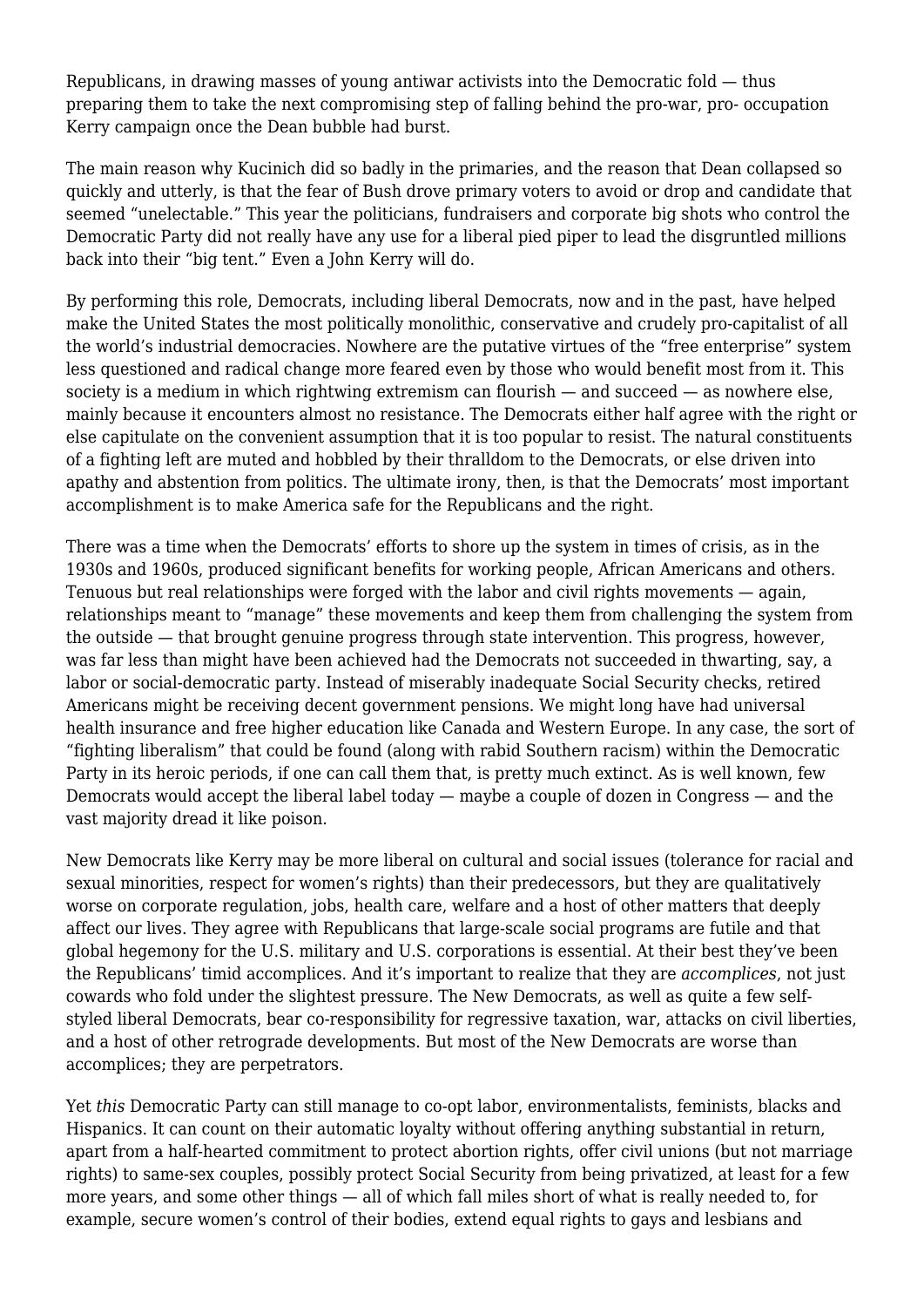ensure a decent life for the elderly.

#### **Eight Wasted Years**

WHEN THE REPUBLICANS are in power, they're so hideous that it's easy to forget how conservative the Democrats have become. But we should remember the atrocious record of the Clinton administration, and recall that, unlike Howard Dean, Kerry has never attempted to distance himself from that record (which would, in any case, require the repudiation of most of his Senate votes).

As soon as Clinton took office in 1993 he proclaimed deficit reduction, rather than job creation, to be his number one priority, and his administration adhered to austerity policies from then on. The Clinton years saw the lowest level of government spending since Eisenhower, even after a budget surplus appeared in 1998.

The administration's biggest initiatives were on behalf of American business abroad: NAFTA and the "normalization" of trade relations with China. Wall Street never knew better times, of course. But the record-breaking economic boom of the Clinton years had almost no effect on workers, who by the end of the 1990s were still earning less, adjusted for inflation, than they did 25 years earlier. Even before Clinton entered the White House, the United States had some of the worst levels of inequality in the industrialized world, but by the time he left, the income gap had reached truly staggering proportions: In 1990, according to *Business Week,* CEOs at large companies made 85 times the pay of the average factory worker; in 1998 they made 419 times as much. If that average worker's pay had grown at the same rate as the CEO's, he would have been earning \$138,350 in 1998. Perhaps the rich would have gotten even richer under a Republican administration, but it's hard to imagine how.

On the environment, differences between Democrats and Republicans are clear. In the first place, unlike most Republicans, Democrats at least acknowledge the reality of such threats as global warming. Yet Clinton did nothing to obtain Senate ratification of the Kyoto Agreement after he signed it. He did not repudiate deals that allowed mining oil drilling, and the logging of old growth forests on federal land. A recent investigative piece in the *New York Times* Sunday magazine shows just how ineffective the Clintonites' "environmentalism" was. The article means to expose the Bush administration's surreptitious dismantling of existing regulations on toxic emissions, but it notes, as background, the efforts of the Clinton EPA to bring industry and environmentalists together and to make the regulations "more palatable" to business; in the end, Democratic officials were shocked to realize that business simply did not want to be regulated at all. Across the board, the policy of the Clinton administration was not strict enforcement of regulations, but "voluntary compliance" and "partnership" with business. So, yes, the Republicans were and are far worse, but the question is: Can a business-friendly Democratic stewardship prevent, or better, reverse, the degradation of our environment?

On abortion rights, Clinton promised a "Freedom of Choice Act" when he ran in 1992, then dropped the subject as soon as he was elected. He did veto Congress's ban on late term abortions, but not restrictions on abortions for federal employees, District of Columbia residents and Medicaid recipients. In fact it was not at the federal level at all, but in the states that the real threat to abortion rights started gathering momentum in the 1990s, and it can be argued that this was facilitated by the demobilization of the women's movement on the assumption that *Roe v. Wade* was safe under a Democratic administration.

Democrats are obviously friendlier to gays and lesbians than Republicans are. But remember how Clinton bowed to the military with his "don't ask, don't tell" policy. The result: a 70 percent increase in discharges of military personnel on account of their sexual orientation. In 1996 he signed the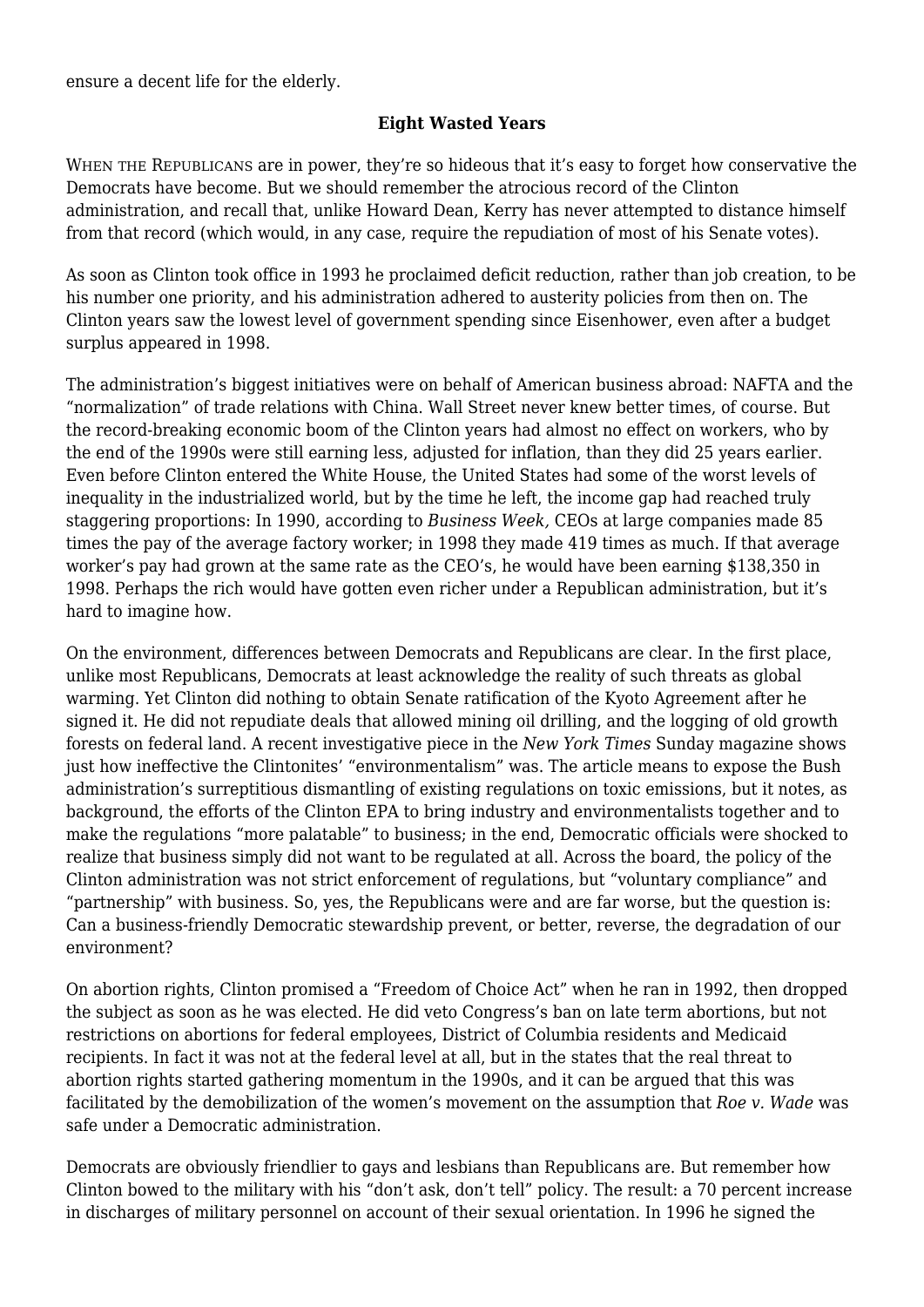odious Defense of Marriage Act, supported by an overwhelming majority of Democrats, including the late liberal paragon Paul Wellstone, which exclusively defined marriage as a relationship between a man and a woman; it was designed to help states refuse to recognize same-sex marriages contracted in Hawaii. Now, once again, political homophobia is on the rise, aroused by court decisions and mass civil disobedience on behalf of same-sex marriage. Isn't it likely that the climate would be a lot less favorable to the right had the Clinton administration mounted a militant attack on homophobia and a defense of gay rights during its eight years in office? Instead, its policies were marked only by timid, hesitant, even shame-faced sympathy.

Toni Morrison may consider Clinton the "first black president," but he was no friend of African Americans. The Democratic Leadership Council, which he helped found, was created in the first place to combat the influence of Jesse Jackson. Clinton's welfare reform, the first repeal of a major New Deal entitlement in 60 years, disproportionately hurt blacks. And the scandalous response — or rather, non-response — of Clinton and Gore to the massive disfranchisement of black Florida voters in the 2000 election should not be forgotten. Here, as so often, the "lesser evil" — Gore and Clinton's Department of Justice — simply allowed the "greater evil" — Jeb Bush, the Republicans on the Supreme Court, and a horde of Republican rioters in Dade County — to get away with it. By relying on the lesser evil you end up with . . . the greater evil. Black civil rights need to be defended with the power of the state. The problems of joblessness, poverty and wretched schools, from which blacks suffer far more than any other group in our society, need political solutions. Are we condemned forever to vote for a party that has basically given up even the pretense of addressing these social ills, simply because it is less vicious than the other party and accompanies its delinquency with unctuous platitudes like, "I feel your pain"?

The issue of court appointments is one of the strongest arguments for sticking with the Democrats. Like his father before him, and like Ronald Reagan, Bush tends to select not moderate Republicans but the most fanatical, authoritarian, bigoted rightwing extremists for the federal bench. These judges are extremely dangerous, of that there can be no doubt. What can we do about it? Elect Democrats? But when the Democrats controlled the Senate Judiciary Committee they waved through an Antonin Scalia (much to the surprise of this latter-day Torquemada, by the way) and would have done the same with just as much dispatch for Clarence Thomas had Anita Hill not stepped forward. During the first two years of the current administration they had enough members in the Senate to filibuster every one of Bush's outrageous appointments — and not just judicial appointments; John Ashcroft's draconian fundamentalism was a matter of public record. And it matters that while Clinton was in office he never appointed the equivalent of Thurgood Marshall or William O. Douglas, but rather Ruth Bader Ginsburg and Stephen Breyer, bland moderates who support the death penalty. One reason the judiciary is so important is that it can use the Bill of Rights to defend civil liberties, including striking down repressive laws. But Kerry, along with a majority of Democrats, voted for the extremely repressive Patriot Act. Is this the man we should trust to put civil libertarian judges in office?

#### **Neo-Cons and New Democrats**

AS MUCH AS THE Kerry team would like to hide from it, foreign policy — and especially Iraq — will be a major factor in this election. It is a sad irony that so many people will be voting for Kerry chiefly because the current administration, with its recklessness, arrogance and brutality, has vastly destabilized the globe and rendered the United States a pariah nation — ironic because it is on foreign policy that the differences between Bush and Kerry are most minute. A mainstream Democrat like Kerry might eschew the strident rhetoric of the Bush Doctrine, but he would never renounce the "rights" it proclaims for U.S. power — to maintain global predominance at all costs and to intervene unilaterally whenever it deems it to be in its "vital interest," including the initiation of preemptive wars.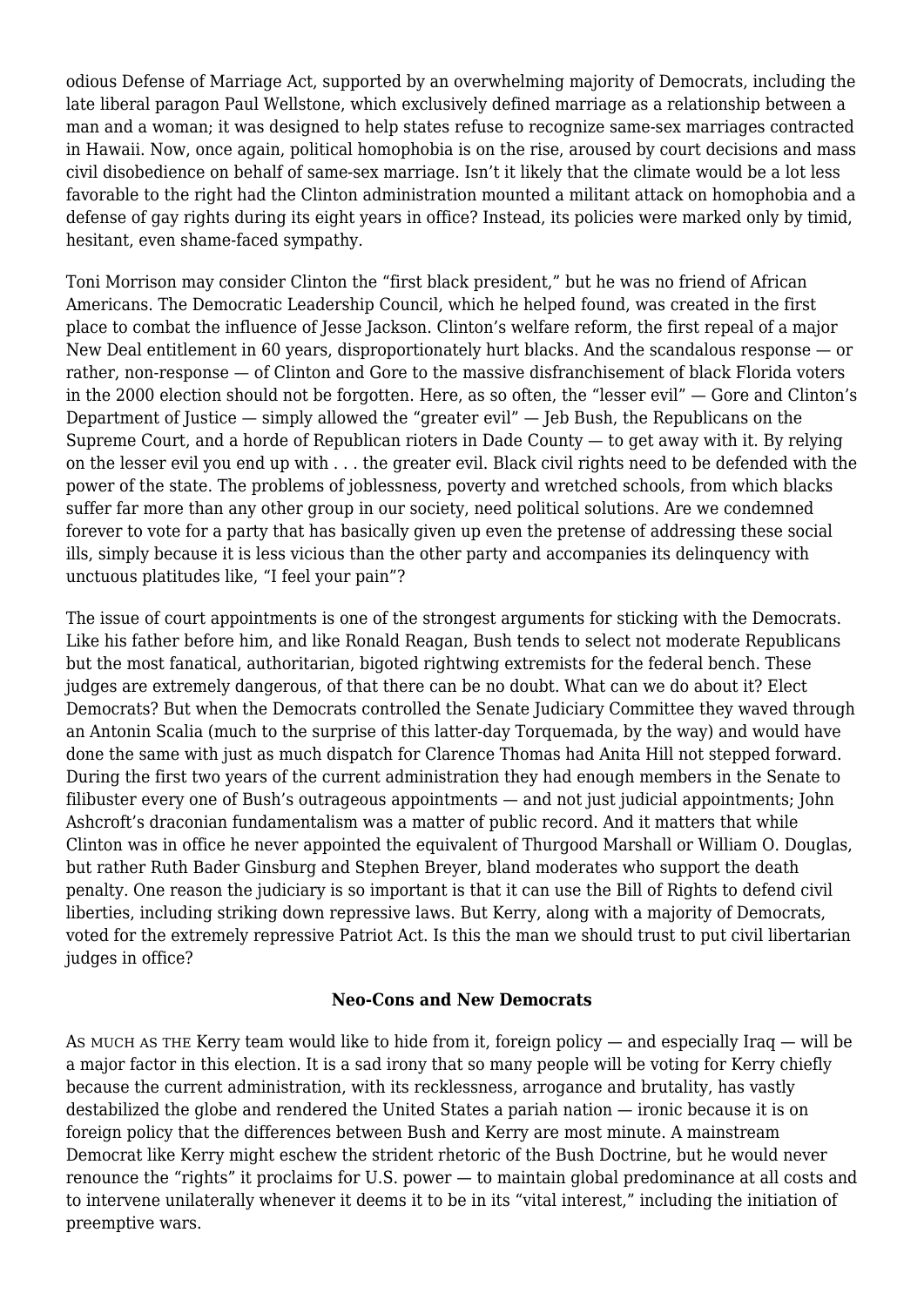It is often said that had Gore won the presidency in 2000 there would have been no invasion of Iraq. This is a dubious claim, based on criticisms Gore made of the war when he was no longer in a position of political responsibility. After all, his running mate was Joseph Lieberman, a fervent and unrepentant backer of Bush's war, much worse even than Kerry. In the aftermath of 9/11 it seems very likely that Gore would have launched an attack on Al Qaeda's Taliban patrons. Having done that, he would have been under enormous pressure to occupy Afghanistan and install a puppet regime there, as Bush did. And while his advisers would probably not have been plotting to topple Saddam Hussein even before 9/11, one can imagine Gore — urged on by Lieberman and others taking advantage of the post-9/11 mood in this country to remove a regime that had long been a thorn in Washington's side. On the other hand, maybe not. We'll never know. But what *is* known is that Kerry, Clinton and all but a handful of Democrats supported the Iraq operation. Some, like Kerry, had misgivings soon after it was underway, but nearly all agree that the United States must now "stay the course."

As is well known, the Bush administration has faithfully carried out the program, proclaimed in the early 1990s, of the neoconservative Project for the New American Century: "maintaining global U.S. preeminence, precluding the rise of a great power rival, and shaping the international security order in line with American principles and interests." Less well known is the fact that Kerry and other New Democrats also believe in the aggressive use of American power — what the Progressive Policy Institute, an arm of the Clintonite Democratic Leadership Council, calls "muscular internationalism."

As James Traub observed in the *New York Times* ("The Things They Carry," 1/4/04), "at least when they're not preaching to the Iowan choir, Democrats generally use hardheaded looking-out-for- No.-1 language that [Condoleezza] Rice herself would have trouble taking exception to. They foreswear 'mushy multilateralism,' in John Kerry's phrase, for what Senator Joe Lieberman calls 'muscular multilateralism' — multilateralism not as source of legitimacy but as an instrument to advance our interests." Traub celebrates the Democrats' substantial success in shedding their image as a peace party, one of the chief indications of which is that "defense spending, once the great threshold issue separating hawks and doves, has been laid to rest."

This point is worth pausing over. The official military budget is now more than \$400 billion a year. And when you include supplemental appropriations for Iraq and Afghanistan, it is probably \$650-750 billion. Kerry is *not* calling for cutting back on this colossal and dangerous waste of the nation's wealth, and neither did *any* of the other Democratic candidates except Kucinich — and that includes Dean, the "antiwar" candidate. Under a Kerry presidency, the United States would continue to be armed to the teeth, its social programs starved nearly to death, with no real money for education, health, transportation, welfare, refinancing Social Security, rebuilding the cities, etc., etc.

The New Democrats object to Bush not because he's an imperialist, but because he's an extraordinarily amateurish and unsubtle imperialist. Their main criticism of the White House team is that it has alienated U.S. allies with its go it alone strategy. For both New Democrats and neoconservatives, the goal is the same: maintaining global U.S. hegemony. Democrats lament the fact that Bush squandered opportunities to organize multilateral cover for the Iraq operation and to relieve the United States of part of the financial and personnel burden of the occupation.

Kerry supports the brutal occupation of Afghanistan, and is as hostile to the Palestinian cause as Bush. And now that the Iraq occupation faces growing resistance and the censure of world opinion, as the U.S. occupiers resort to ever more vicious methods to maintain their control, Kerry stands squarely with the president. Writing in the *Washington Post*, he declared: "While we may have differed on how we went to war, Americans of all political persuasions are united in our determination to succeed." On Iraq, multilateralism and other foreign policy issues, the differences between New Democrats and neoconservatives merely parallel those between the Republican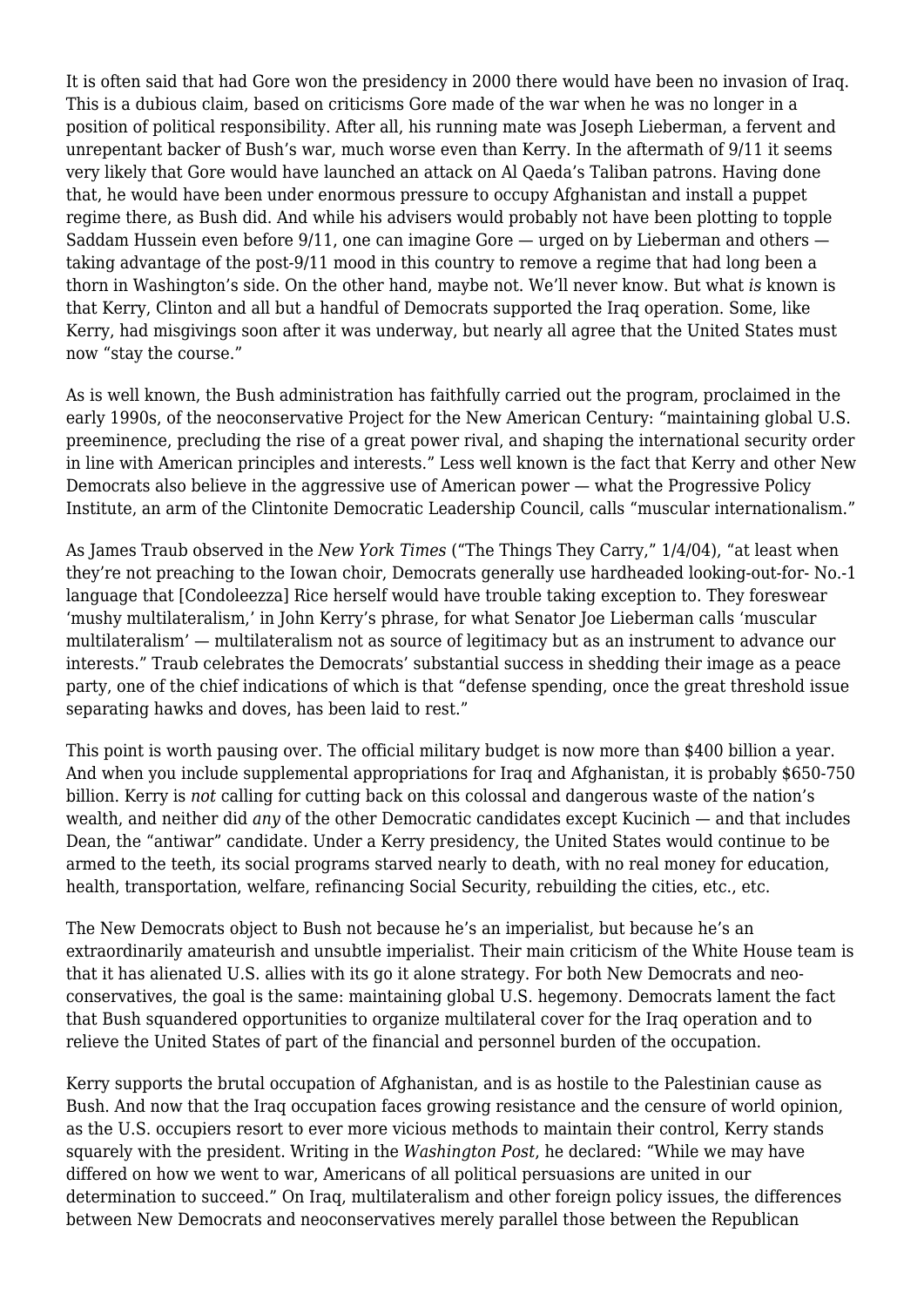Department of State and the Department of Defense; to see John Kerry as the bearer of a different foreign policy is as pathetically naïve as considering Colin Powell a man of peace.

Bush has achieved major gains for the American empire, removing an unmanageable dictator, extending U.S. power into Iraq, with its massive oil reserves, and Central Asia with its abundant natural gas, expanding the global network of military bases (now 750 located in 132 countries), and significantly lessening U.S. dependence on the troublesome, and possibly doomed, Saudi royal family. Kerry would not dare to renounce these gains even if he wanted to — and there's no sign that he wants to. The empire is, and since World War II has always been, a touchstone of bipartisanship. No Democratic leader would consider dismantling it.

And now, no Democratic leader supports withdrawing from Iraq — even though every day that the occupation continues, democratic forces get weaker and both Islamic theocrats and neo-Baathist elements grow stronger. Washington's goal is to make Iraq into a stable client state, ideally with some democratic trappings for the sake of image. The problem, though, is: how can the administration allow even a semblance of majority rule if the majority of Iraqis want a complete restoration of national independence, including no American bases? The Bush people have dug themselves into a very deep hole, but they have been assisted by Democratic spadework.

#### **A Third Party Constituency**

THE ARGUMENT IS OFTEN made that while the building of a progressive third party is a necessary long-term goal, this is not the moment to do it: Everything must be subordinated to beating Bush. Now in the first place, this argument is made by liberal magazines, pundits and politicians at every election, not just in 2004. And in the second place, it discounts the significant potential for a third party that already exists.

The past ten years or so have witnessed a vast disaffection from the two-party system and a receptiveness on the part of millions of voters to the idea of a third party. There is, right now, a mass base, as yet unorganized, for progressive independent political action. Polls show that on such issues as universal health insurance, increasing taxes on upper incomes, war and foreign policy and other matters millions of Americans, not just a radical fringe, are to the left of John Kerry. Huge numbers of people are disgusted with corporate crime, the control of politics by money, the celebration of greed and excess — all of which have been glaring features of both parties' administrations over the past decade. They sense that something is terribly wrong, terribly unjust and dishonest about the system itself. In this restive climate, the message of the Greens, or some other radical, independent party, can have significant mass appeal.

So far, despite mass disaffection with the two-party system, only a fairly small number of progressive voters have taken the step of breaking from the Democrats. There are many reasons for this, but one decisive factor is surely the absence of bold, clear leadership. In recent years, the New Party and the Labor Party expressed the impulse toward political independence within the labor movement and among community activists, but neither was willing to incur the wrath of the bureaucracy of the labor movement and the big liberal organizations by actually running candidates in elections (the New Party only endorsed Democrats, some of whom were also members of the New Party). The Green Party, on the other hand, did this from the beginning, and in some parts of the country it has made remarkable strides.

The 2000 Nader campaign, when we look behind its very modest vote, indicated more clearly than ever before that there is an organizable constituency out there. Anyone who was active in that campaign, who attended the "Super-Rallies," such as the one in New York City's Madison Square Garden, will not forget the huge, enthusiastic crowds, the enthusiasm and the youth of most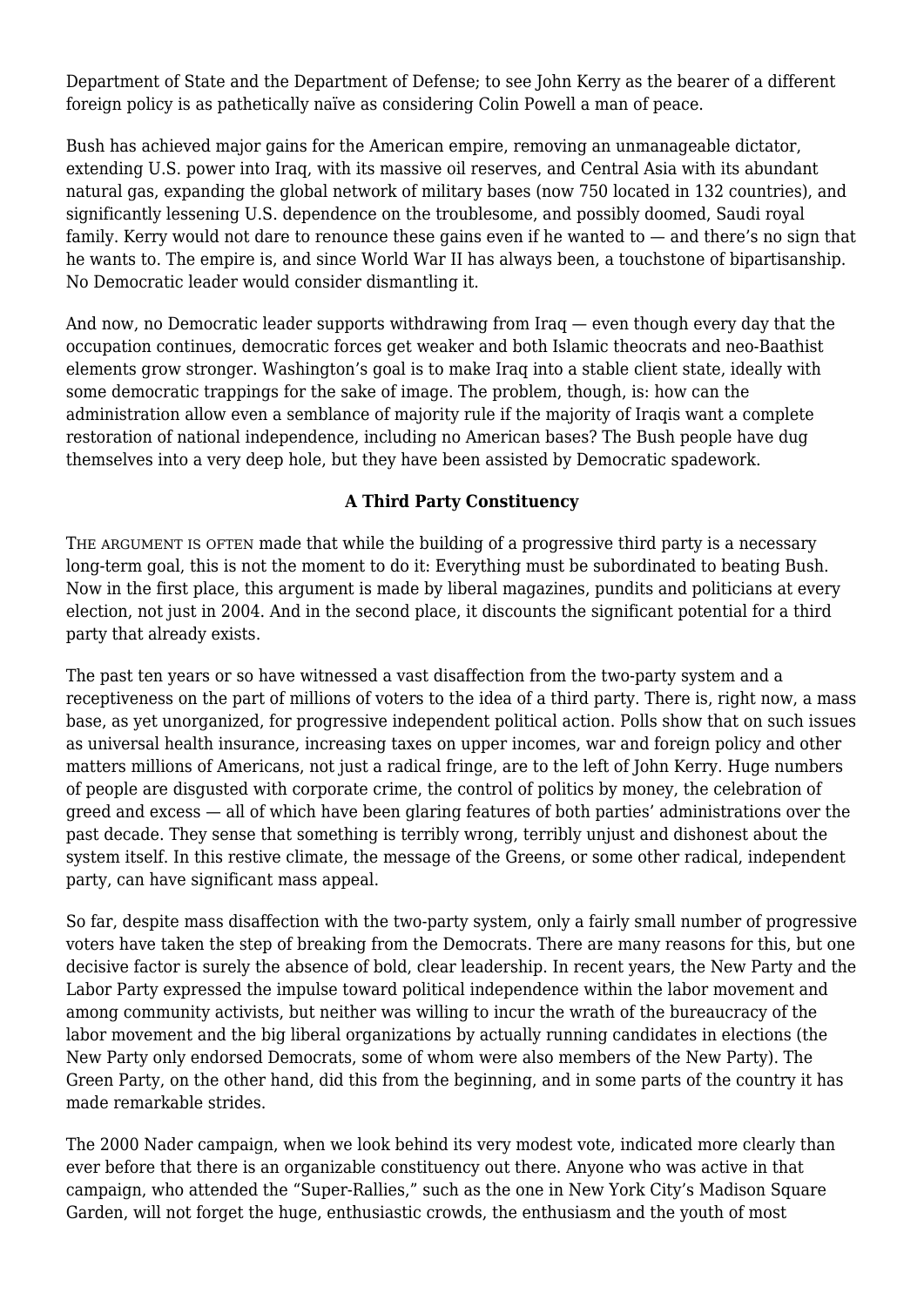participants. Nader himself drastically restricted his appeal by refusing to broaden his focus from a narrow populist concentration on anticorporate themes. While properly central to a third party message, these needed to be supplemented by aggressive campaigning against racism, sexism and homophobia, issues with which Nader was, and is, visibly uncomfortable. Even so, however, his candidacy resonated widely. We will never know how many Americans actually *agreed* with Nader and would have *preferred* to vote for him, had they not been afraid of electing Bush, but it was almost certainly many times the number of votes he actually received. And even that number would have been much greater if he had succeeded in getting on the televised debates.

So Nader's showing in 2000, far from proving the futility of third party politics, proves the opposite. It is often argued that the U.S. electoral system, with its ancient two-party system and its one-round winner-take-all voting, makes third party politics impossible. But Britain, Canada and Mexico all have a similar system, and none of them have proportional representation or second-round runoff voting; yet all have had successful third parties. Proportional representation and instant runoff voting (IRV) are vital democratic reforms in their own right, because they would permit a much wider spectrum of political opinions to be represented in government, and because they would immensely increase the odds in favor of third parties. But their absence is no reason to postpone the effort to create an independent party now and no reason to believe it cannot be done. In fact, the pressure of a militant and effective third party, able to mount protests and exercise political clout, is probably the only thing that can force the two-party duopoly to loosen its grip on the U.S. electoral system.

Already, in certain localities the Greens have shown what can be done by a radical third party even under the extremely adverse conditions of our electoral system. Their most striking successes have been in California. By astute campaigning, by working with liberal Democrats without sacrificing their own independence, by demonstrating consistency and principle, by tapping into voters' real concerns, and by sheer persistence, the Greens have become the second party in the inner Bay Area — San Francisco, Oakland and Berkeley — as the near-win of San Francisco mayoral candidate Matt Gonzales indicates. Two-time gubernatorial candidate Peter Camejo has a strongly positive statewide reputation. At the time of the recall election in 2003, polls taken after televised debates among the candidates gave Camejo the *highest* rating of all. When the voting took place, Camejo's total, under three percent, was disappointing, again because of the spoiler factor — fear of electing Arnold Schwarzenegger was rampant. But an examination of how those votes broke down shows potential for the future. Nine percent of 18-29 year olds voted Green, six percent of blacks and five percent of Latinos (Camejo is of Venezuelan origin, but the Democratic candidate, Cruz Bustamante, was also Hispanic, and Mexican American to boot). Nine percent of the poorest voters opted for Camejo. And this was, in a way, the hard core, those who resisted the enormous pressure to vote against their principles for fear of "spoiling" the election in favor of Schwarzenegger.

At the moment, it is easy to forget all this. "Anyone But Bush" panic has set in, and unfortunately much nascent third party sentiment will be channeled back toward the Democrats in 2004. In a sense this is an aberration, caused by the intense fear and revulsion aroused by the Bush administration, but if it is allowed to go unchallenged those who have been questioning their old lesser evil voting habits may simply decide that there really can never be an alternative to the Democrats. It seems inevitable that this election will prove to be a huge setback for the cause of independent politics.

#### **The Nader Campaign**

ALL WE CAN DO at this unpropitious moment is refuse to fall back into the corrupting and selfdefeating patterns of lesser evil politics, and to continue advocating and arguing for independence from the Democrats. For those on the left who refuse to vote for Kerry, the likely choice is Ralph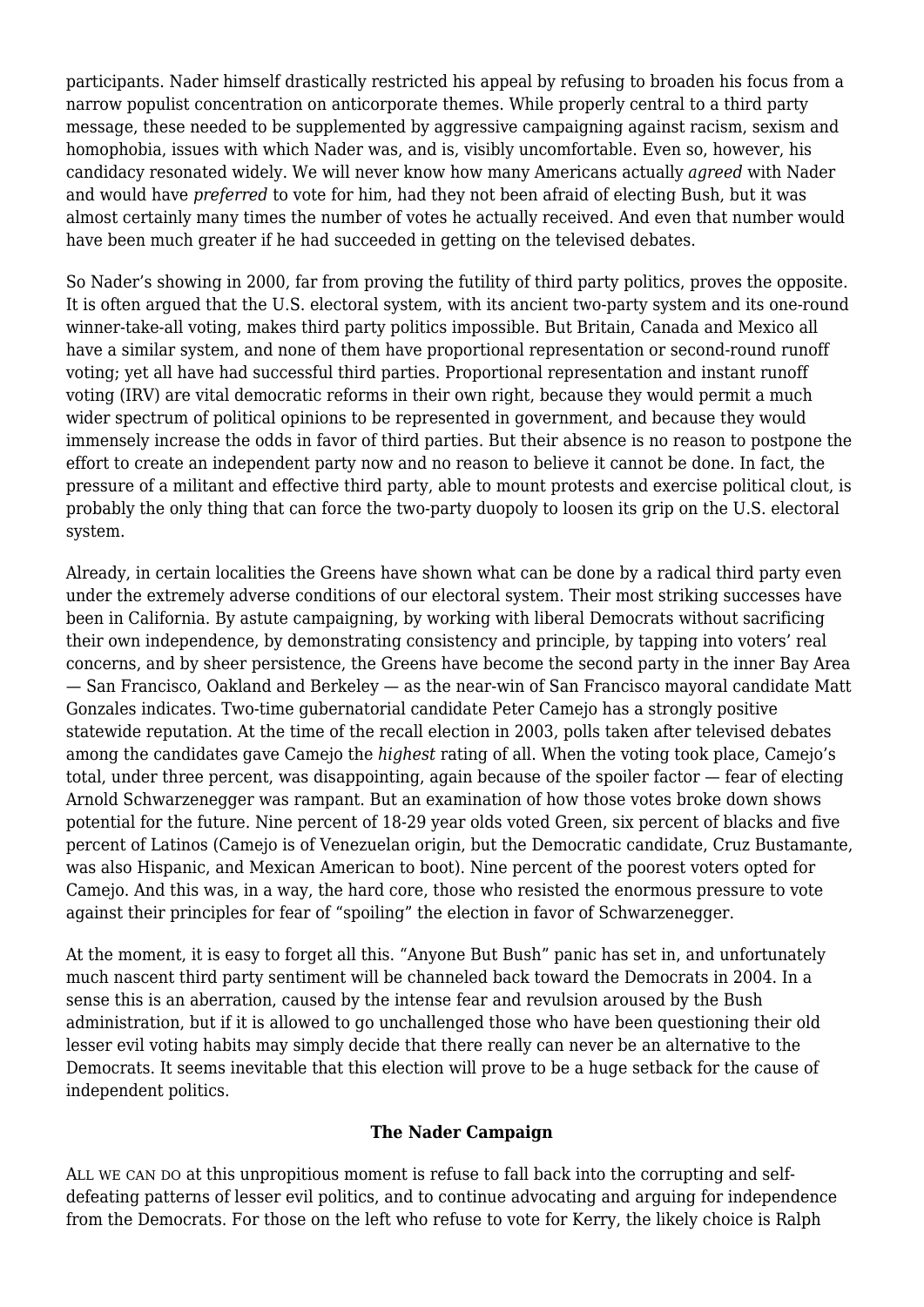Nader. It is a choice about which many of us have very mixed feelings.

Nader's decision to run as an independent rather than a Green is understandable. The Green Party is divided on the very issue of mounting an unambiguously independent presidential campaign this year, and it may end up endorsing David Cobb, who advocates a "safe states" strategy: this would mean that the Green presidential candidate would only appear on the ballots of those states deemed "safe" for Kerry. Nader rightly dismisses this strategy as a capitulation to lesser evilism that contradicts the whole point of independent political action. Not unrelated is the problem that the party will not take any position on the elections until its convention in June, which is far too late to begin a serious campaign. On the other hand, had Nader actually *joined* the Green Party when he became its candidate back in 2000, and had he participated in its deliberations since then, things might be different. In any case, Nader always functions as a "star" who is averse to being democratically accountable to an organization.

Nor does Nader seem to have learned much in four years. While his formal positions on gay rights and same-sex marriage are miles ahead of Kerry's, his reluctance to talk about these issues recalls his contemptuous dismissal of "gonadal politics" four years ago. And he is still barely able to pronounce the word "abortion." Nader's willingness to associate with the unscrupulous cult run by Lenora Fulani and Fred Newman — even if he considers them merely useful in gaining ballot access in the states where they control the Reform Party line — can only damage his credibility.

With all his faults, however, Nader represents the only alternative — that is, unless the Greens end up nominating a candidate like Peter Camejo who believes in challenging the Democrats across the board and at every level. The issues on which he is outspoken and eloquent — corporate power, workers' rights, wealth and poverty, globalization, the environment, electoral reform, and many others — are central and all-important. His fame, his unimpeachable honesty and integrity, are enormous assets.

Nader is, of course, hated and feared by Democratic leaders, who patronizingly congratulate him for all the good work he did *before* he flipped out, went on an ego trip and organized an electoral challenge to them.[2] Nader himself often sows confusion by claiming that much of his electoral appeal will be to conservatives and libertarians rather than liberals, and that he may actually help Kerry get elected by taking votes away from Bush. But the Democrats certainly know that he is a threat to their base, even if, as is likely, he wins even fewer votes in this election than he did four years ago. That is why they will do anything to keep him out of the presidential debates, as they did in 2000. If Nader is allowed on TV to confront Bush and Kerry, his arguments — impeach Bush, withdraw from Iraq, repeal the Patriot Act, make deep cuts in military spending, double the minimum wage, etc. — will appeal mainly to Democratic voters. In the present climate, Nader is unlikely to win over a massive number of voters as a result, but he might succeed in convincing enough people to vote for him to cost Kerry the election.

And this raises an interesting problem. Are Kerry's liberal supporters in favor of barring Nader from the debates? If they believe their apocalyptic warnings, if, as they say, so much is at stake in defeating Bush, how can they take the chance that Nader will hurt their candidate? Robert Kuttner (*Boston Globe*, May 5, 2004) has openly warned that Nader could "siphon off" votes if Kerry does not "distance himself" from the war and occupation in Iraq. Logically, then, Nader's voice should be silenced. Kerry's liberal supporters, if they are serious about doing whatever it takes to defeat Bush, must accept the necessity of a two-way debate — that is, a debate in which none of the positions previously mentioned are articulated — because they certainly won't be by Kerry. While millions sit in front of their TV screens, it would be inadvisable to suggest that Bush is guilty of crimes, and not just mistakes, to stand up for civil liberties, to denounce this disastrous war. Better viewers should be subjected to the usual diet of lies, meaningless sound bites and bland political pablum. This is the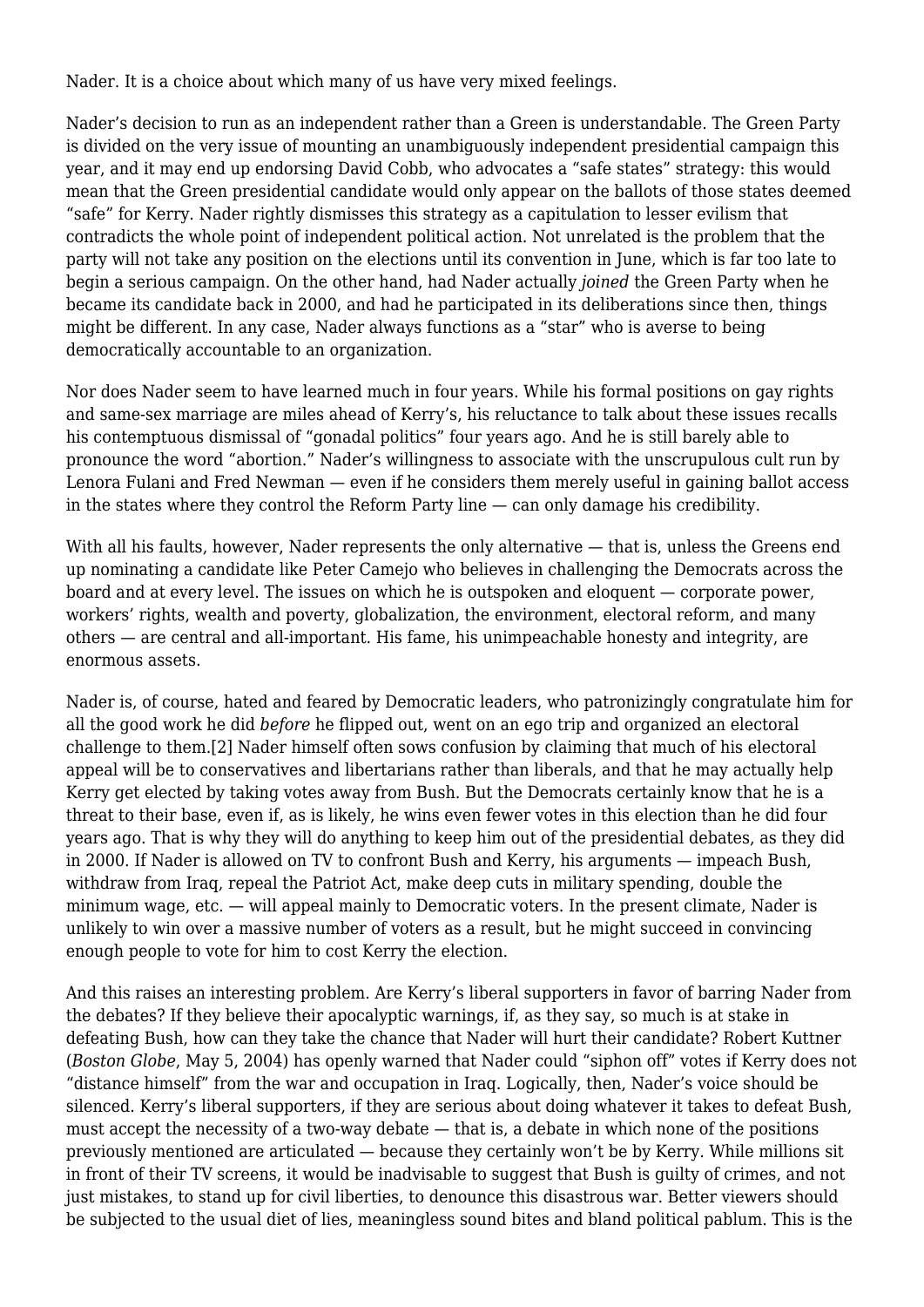dangerous logic of "Anyone But Bush."

#### **Hearts and Minds**

ELECTIONS ARE NOT ONLY about winning office, but also about getting people to think, raising consciousness and changing public opinion. Indeed, while radicals are still in a small minority it is the educational value of electoral action that counts most. In our relatively apathetic and apolitical society, election season is a time when interest in politics is suddenly heightened. For the left it should be considered a critical time for political education. Raising consciousness, obviously, is the only way the left will ever build a mass opposition that can take power. Moreover, unlike the right, the left needs to foster among its supporters a sophisticated critical understanding of history, social problems and structures of power. It cannot, like the right, simply declare its loyalty to existing conventions and traditions or appeal to prejudice and religious dogma; it must, to a great extent, swim against the stream, push against the enormous weight of deference to authority, passivity and fatalism with which we are indoctrinated from birth.

The Kerry campaign has a deadening effect on popular consciousness. What does it mean when on "Meet the Press" Kerry backs off from earlier charges of atrocities in Vietnam and then allows the egregious Tim Russert to get away with the lie that such charges have been "discredited"? The effect is to reinforce the mindless patriotic myth that America can do no wrong, a myth that only benefits the right. In fact, whatever historical credit Kerry deserves for his role in the antiwar movement, his current position on Vietnam is appalling. In his campaign book, *A Call to Service*, he writes: "I say to both conservative and liberal misinterpretations of that war that it's time to get over it and recognize it as an exception, not as a ruling example of the U.S. military engagements of the twentieth century."

What is the effect when Kerry supports the occupation of Iraq at a time when so many are confused about it, fearing a quagmire, suspecting that the United States had no right to go in to begin with, yet feeling "we" have an obligation to somehow "straighten out" the country before leaving? It increases people's disorientation, making those who are uncertain bow to what looks like a consensus or else simply feel isolated and hopeless. It also demoralizes those who have already been in the streets fighting war and corporate power. That's why it's so empty when *The Nation* and other organs of liberal opinion advocate supporting Kerry without illusions and at the same time building independent movements to "keep his feet to the fire." Supporting Kerry undermines our ability to maintain and build movements by sapping the very sources of opposition in this country.

Lesser evil thinking is conservatizing. Fear of the "spoiler" factor means that millions of Americans do not feel free to vote for candidates who stand for what they actually believe in, and end up voting for politicians whom, for the most part, they despise. And then, having made that commitment, they often begin to discover hitherto unsuspected virtues in their chosen candidate. If, as is currently being rumored, Kerry selects John McCain as his running mate, you can be sure that liberal editors will reveal that the Republican senator from Arizona is not so bad after all. Many supporters of Kerry, the lesser evil, have managed to convince themselves, for example, that the mass same-sex marriages in San Francisco, New Paltz and elsewhere were a terrible idea: drawing attention to the issue, they think, will only play into the hands of the Republicans. Gays and lesbians, in other words, should put their rights on hold for the time being. This is just like the argument that was made in 1960 that the civil rights movement should suspend its demonstrations to ensure Kennedy's election.

#### **If Not Now, When?**

THE POLITICS OF THE lesser evil is a very tired old story, and it has brought us only worse and worse evils. Historically, it has produced an ever-downward spiral of defeat. Some Kerry supporters on the